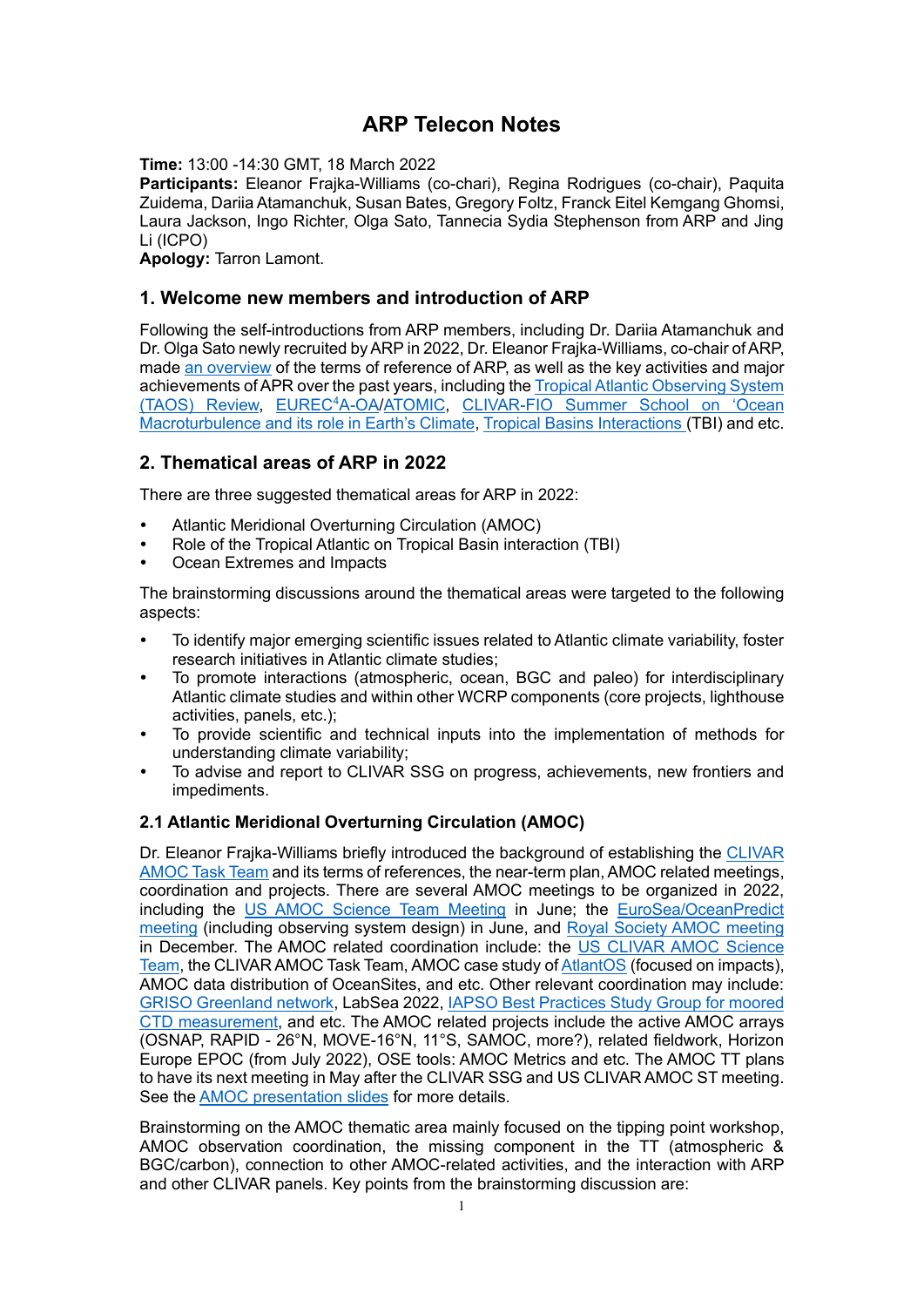- Plan to organise a workshop on AMOC tipping points, need to decide scope, etc.
- To interact with ARP ARP to advise on priorities/recommendations for observing.
- Future funding of AMOC observing systems not guaranteed.
- NACO (North Atlantic Carbon Observatory) and connections to ARP tied to net-zero carbon.
- AMOC Task Team is mostly ocean, how about the atmospheric side?
- Impacts of AMOC changes links to tropics and extremes/impacts.
- Cross-panel interaction with CLIVAR Ocean Modeling Development Panel (OMDP)?
- Connection to BGC/carbon is currently weak in AMOC TT but it is relevant to climate variability.
- Interest in the bottom circulation? Antarctic bottom water (AABW)?

#### **2.2 The role of the tropical Atlantic on Tropical Basin Interaction**

[Tropical Basin Interaction](http://www.clivar.org/research-foci/basin-interaction) (TBI) is a research focus (RF) of CLIVAR, which is co-chaired by Dr. Ingo Richter and participated by Dr. Regina R. Rodrigues as a member and Dr. Gregory Foltz as the WG3 coordinator from ARP. TBI RF aims to create a consensus on the mechanisms underlying TBI and how these contribute to predictability, and to promote research on how these interactions are affected by low-frequency climate variability and long-term climate change. There are now four Working Groups developed under the TBI RF: WG1 – GCM Experiments; WG2- Conceptual and Intermediate Complexity Models and Statistical Approaches; WG3 – Observation; WG4 – Paleo Data. Gregory briefly introduced the major tasks for WG3 – observation, which include: 1) preparing a list of existing observation efforts at multi-decadal and longer time scales, and to identify gaps in observations for achieving a better understanding of TBI; 2) creating a summary of the key points/recommendations from individual tropical basin reviews; and 3) interacting with the broader community at the CLIVAR/GOOS observation workshop titled 'From global to coastal: Cultivating new solutions and partnerships for an enhanced Ocean Observing System in a decade of accelerating change (August 2022, Trieste, Italy), the  $2<sup>nd</sup>$  Climate Observation Conference to be organized by GCOS and WMO (October 2022, Germany) and multidecadal TBI workshop in 2023 (Madrid, Spain).

The key points from the brainstorming discussion are:

- The TBI interested observation is multidecadal to climate timescale, e.g. a few hundred years. It may also be linked to the WG4 on paleo data. The interested parameters are both physical and biogeochemical and biological, and also considering the atmospheric teleconnections and interbasin throughflows (e.g. ITF).
- The ARP focused topic on the role of the tropical Atlantic on Tropical Basin Interaction is obviously linked to the activities of TBI RF. Perhaps this could also be linked to the North Atlantic and AMV (Ingo).
- Could definitely explore links with AMOC including datasets, and recommendations for observing. Large AMOC changes affect tropics (shift in ITCZ etc.) which are communicated to other basins. Impacts on Indo-Pacific can be model dependent though – might be something to consider in terms of connections between groups.
- Could we link to regional sea level change, Steric (Thermo+halo) and variability in coastal upwelling system as part of the physical process (Franck). ARP members also showed interest in regional sea level variability and marine heatwaves and their drivers.
- It might be useful to have a meeting with the three region panels (Atlantic, Pacific, Indian) of CLIVAR to discuss TBI topics. Maybe just a few representatives from each panel (Ingo).
- Maybe ARP could comment/advise on the recommendations generated by the WGs?

#### **2.3 Ocean Extremes and Impacts**

Dr. Regina R. Rodrigues briefly introduced the [ocean extremes and impacts](https://drive.google.com/file/d/1UWvGkmLF6jOds3SbwfaMPVntn4gp480A/view?usp=sharing) focal area of ARP, with a focus on the WCRP Lighthouse Activity on My Climate Risk (MCR), which she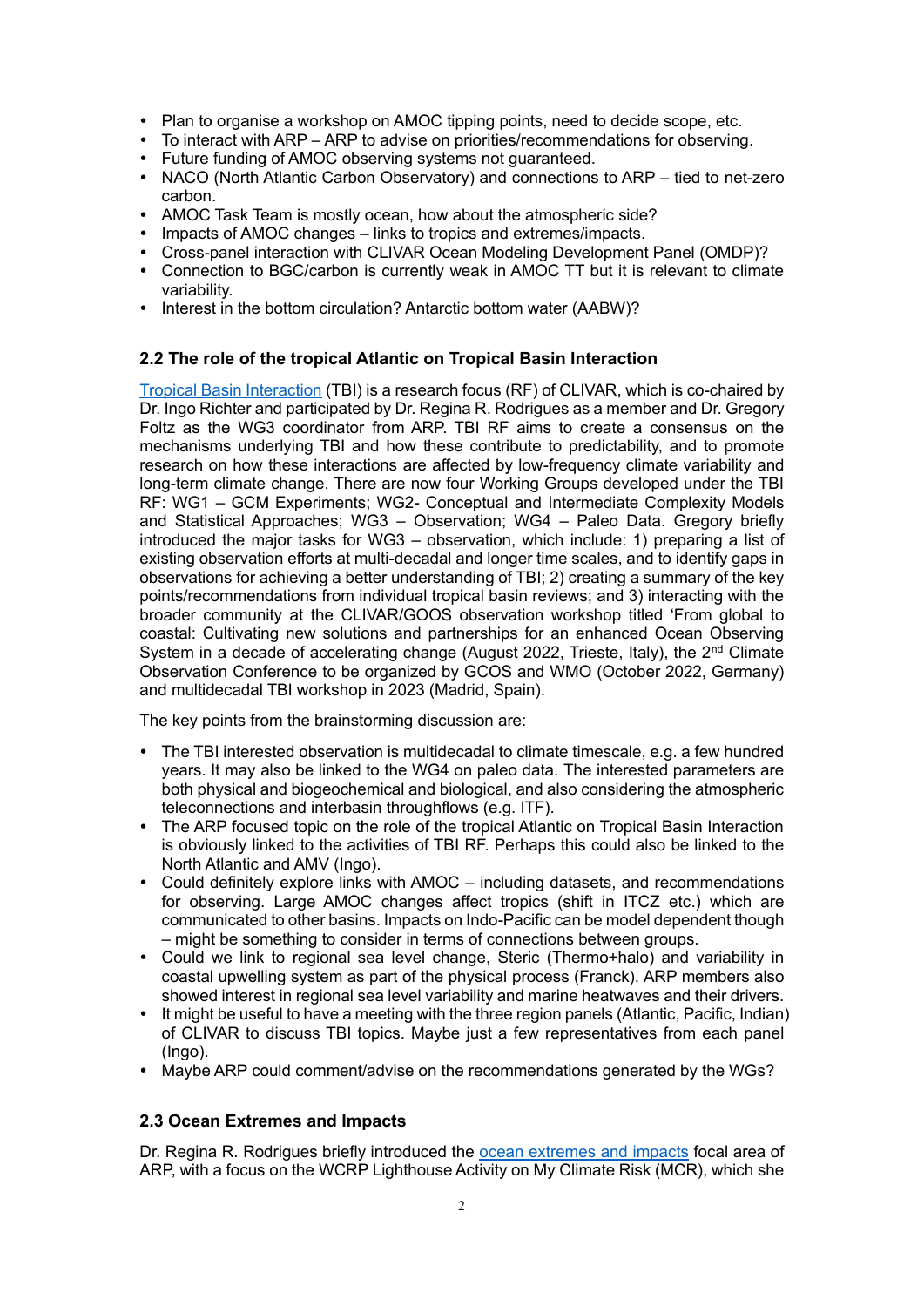is co-chairing. In general, MCR LHA is a bottom-up initiative, implemented through regional hubs. It will develop a new framework for assessing and explaining regional climate risk using all the available sources of climate information, while the application of the framework will be specific and tailored to local concerns, and the framework itself is generic, flexible and applicable across various region types. The compound extremes always have impacts going beyond the coastal region, and include also the marine heatwave, acidification and deoxygenation issues in the open ocean. MCR LHA can provide socioeconomic expertise focusing on the impacts, hazards and risks aspects, while CLIVAR ARP can provide climate science expertise to study the causes of extremes, i.e. the sciences underlining climate risks, e.g. hurricanes in tropical Atlantic, AMOC tipping point, etc. The successful implementation of the MCR LHA depends greatly on the effective management of knowledge.

The discussion and comments on this thematic area focused on the function and funding support to the regional hubs of MCR LHA; examples/best practices for decision supporting systems in different regions (South Africa, USA); timely data updates in the decisionmaking tools; the coastal/regional impacts from larger modes of variability, and etc. The recaps from Mural are summarized below:

- In South Africa, we (DFFE/CSIR/SAEON) have developed a decision support system that translates science into information for stakeholders and policy-makers. This includes operational information on marine heatwaves, location of the Agulhas Current, SST anomalies. At this stage, it is quite rudimentary, but we are hoping to develop it further. The point that I really want to make though, is that the demonstration of IMPACT is now pretty much a pre-requisite for national funding ... so this focal theme is spot on (Jenny).
- There are many tools addressing the coastal impact, but NOAA has a tool (MARCO data portal) that shows fisheries, offshore wind development, and many others on the East Coast where I see a tie to what could be done here - **predicting fish, marine mammal, etc. habitat changes**.
- I also wonder about data format coming out of models for input into decision-making tools. The tools may all use GIS, but I don't' know the details, but to think about **consistency so that multiple data sources could be pulled into local tools.**
- Interest in this activity from **small islands perspective.**
- Is **Sea level** a topic? Yes. Large mode variabilities do have impacts on regional sealevel change. However, it is important to know if the models have the same relationship between variabilities and the things that happen in nature.
- The scientific community can address **- how larger modes of variability impact local changes** (e.g. on the coast of Virginia)
- Another thing we have to think about is **how to update data in the decision-making tools in a timely way** - I'm thinking about providing 5-10 years predictions using interannual-decadal variability, but that means needing to update tools on that same timeframe.
- I would find it useful to investigate **larger modes of variability** (AMOC, NAO, etc.) on coastal/regional aspects of the ocean (salinity, temperature, etc.) that matter for habitat (seagrass, coral, fish, etc.) to better predict or understand the impacts of the larger climate on regional habitat.

#### **2.4 Other relevant topics**

Besides the abovementioned three focal themes, some additional ideas were generated through the brainstorming discussions.

#### **Blog for Atlantic**

Ingo suggested that it would be great to have a blog dedicated to the Atlantic, similar to the [NOAA ENSO blog,](https://www.climate.gov/news-features/blogs/enso) which could increase the visibility of ARP. ARP members could get this started by writing a few posts themselves, and by inviting guest posts. The posts can be monthly. Some possible topics may include…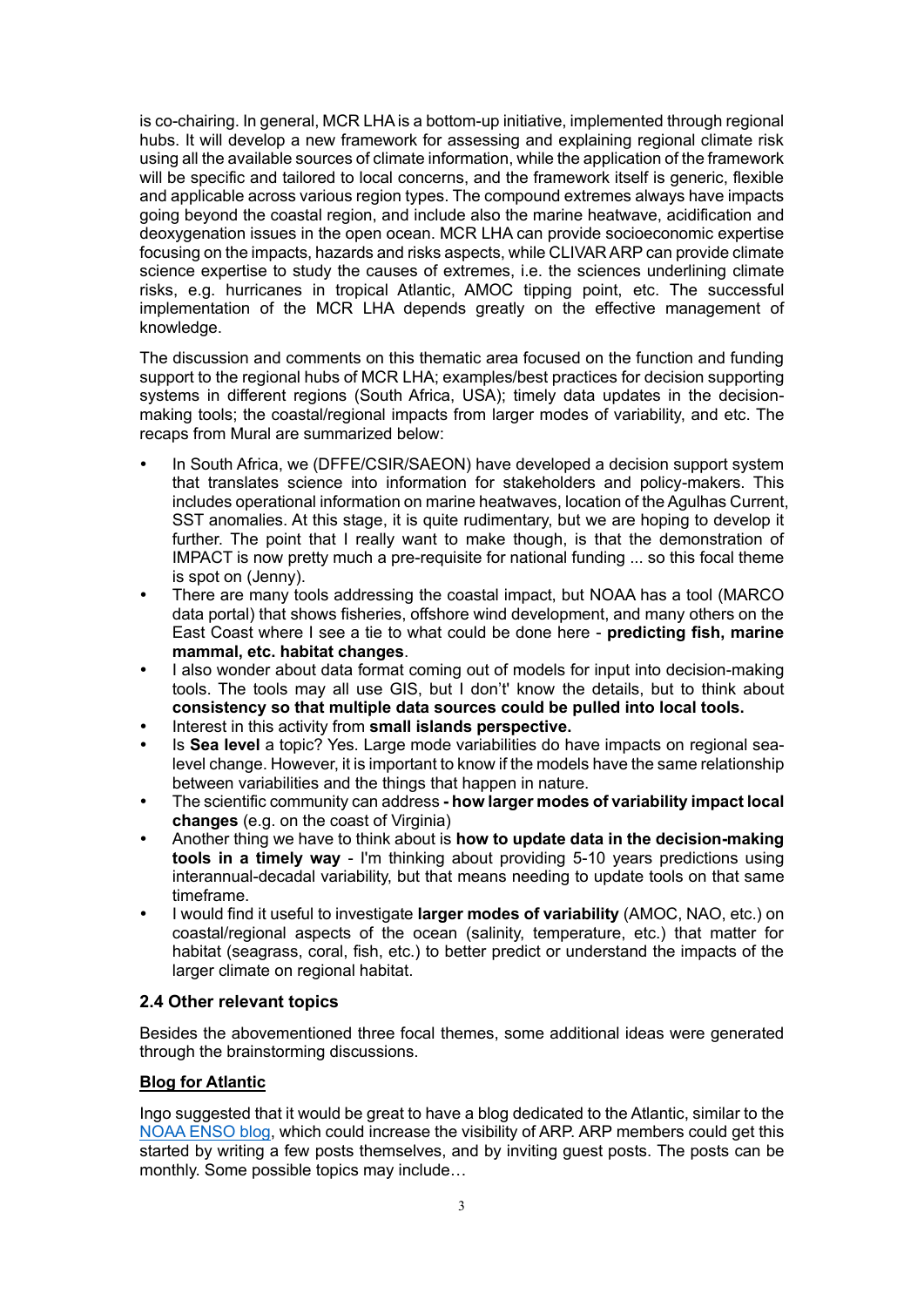#### **Eastern Boundary Upwelling Systems**

- Paquita Zuidema and Jennifer Veicht are also involved in the CLIVAR Eastern [Boundary Upwelling System Research Focus](https://www.clivar.org/research-foci/upwelling) (EBUS RF). Paquita is currently participating in writing the perspective manuscript on EBUS, together with the CLIVAR EBUS research foci co-chairs. The main purpose of the paper is to make recommendations for future research on EBUS. Paquita will distribute it to ARP for inputs once the first draft is ready.
- Other aspects of the Atlantic (that are also aligned with the EBUS RF) that we will begin work on later this year - 1. climate downscaling (incl. BGC) of the Benguela system based on CMIP6 2. Projections of the impact of the shifting subtropical high on the characteristics (frequency, intensity and ocean response) to upwelling favourable winds in the Benguela system (Jenny).

#### **BGC-Argo Floats**

- BGC-Argo can provide data needed for AMOC measurement. It could also provide nutrient data in the areas that currently lack measurements.
- It is critical to make use of the BGC-Argo data and show the benefit of sustaining the support of BGC-Argo deployment. The possible areas for using BGC-Argo data may include: Marine heatwave, acidification, low marine productivity and etc.

#### **Turbulent 'melting pot' of Indo-Atlantic Waters**

 A Horizon-Europe project that unfortunately wasn't funded was to look at the role of the Cape BAsin (a turbulent 'melting pot' of Indo-Atlantic waters) in constraining leakage and water mass transformation into the Atlantic. I believe that Lisa Beal has an NSF funded project that was funded to work on this (Jenny).

#### **3. Action items**

- 1) ARP members to register their interests to the respective focal areas of ARP (**[signing sheet](https://docs.google.com/spreadsheets/d/1J8HnhqYzCtrA-pQhhOdB1StDoPbIGiV5/edit?usp=sharing&ouid=108606745079314642006&rtpof=true&sd=true)**), and to meet by subsets of groups to discuss the particular activities to be organised on each focal theme, and/or how to link with existing activities;
- 2) **[Mural platform](https://app.mural.co/t/clivar4598/m/clivar4598/1647336031896/46b4f8d4d7e7c62e7246c5d86a05f91001327320?sender=u4df579e91b2ebe80c2356442)** will remain open, new ideas can be continuously added.
- 3) To establish **ARP blog** at CLIVAR website with contributions written by ARP members and invited guests.
- 4) ARP members are anticipated to be more actively involved in the CLIVAR-FIO [Summer School on 'Ocean Macroturbulence and its role](https://www.clivar.org/events/clivar-fio-summer-school-ocean-macroturbulence-and-its-role-earth%E2%80%99s-climate) in Earth's Climate.
- 5) To solicit inputs from ARP members on the EBUS perspective manuscript (Paquita) and TBI WG3-Observation documents (Gregory).
- 6) The next ARP telecon will be organized in about three months.